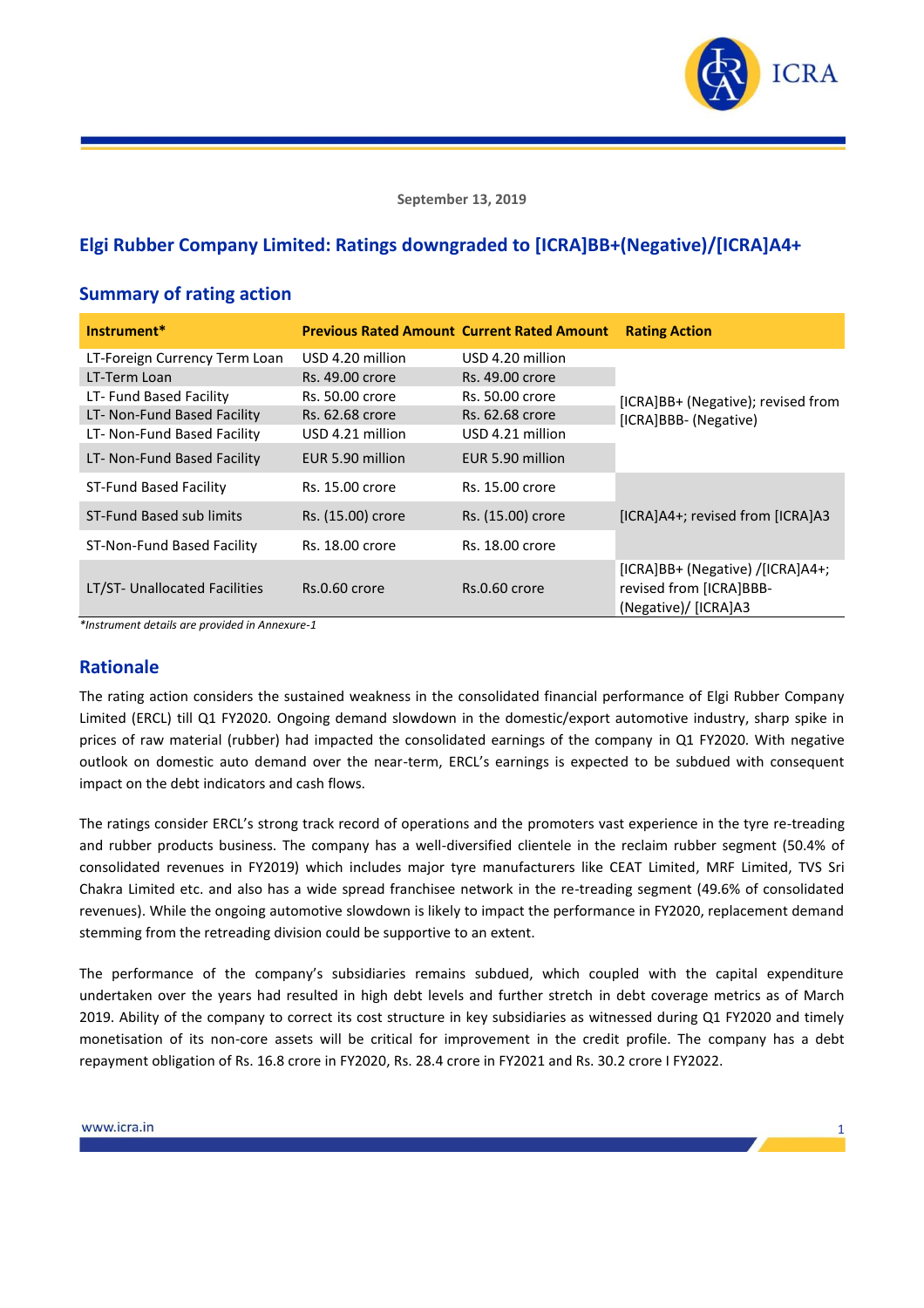

The negative outlook on the [ICRA]BB+ rating reflects ICRA's opinion that ERCL's financial profile will remain weak in FY2020 given the slowdown in domestic automotive demand and under-performance (albeit improving) of subsidiaries.

## **Key rating drivers and their description**

#### **Credit strengths**

**Strong promoter profile and franchise network** – Mr. Sudarsan Varadaraj, the Chairman and Managing Director of the company has vast experience in the tyre re-treading and rubber products business. The Company operates its retreading business through a well-established franchise model. ERCL operates 197 franchises and generates almost 50% of its domestic revenues and ~25% of its consolidated revenues from the same.

**Established and well diversified clientele** – The strong track record of the company and more than 35 years of promoter's experience in the re-treading business have aided in establishing a strong customer network. Some of the top customers include major tyre manufacturers such as CEAT, MRF and TVS. The company sells reclaim rubber to these companies; this segment accounts for 50.4% of revenues on consolidated level.

**Favourable growth prospects for re-treading business** –Volatile tyre prices and higher radialisation supports increased re-treading there by providing incremental business opportunities for the entity. Revenues from the re-treading business has had accounted for 49.6% of revenues during FY2019.

### **Credit challenges**

**Subdued financial profile** - Weak financial performance of the foreign subsidiaries of ERCL had resulted in net losses for the company in recent years (till FY2019). The consolidated losses stood at Rs. 16.1 crore (-3.9% NPM) in FY2019 as against net profit of Rs. 0.5 crore (0.2% NPM) by the standalone entity for FY2019. During Q1 FY2020, the company's operating margins for the consolidated entity declined sharply by 530 bps to 0.6% on account of increase in raw material prices and other overhead expenses.

The continuous funding to foreign subsidiaries via. external borrowings coupled with debt funded capital expenditure over the years resulted in high debt levels of Rs.284.9 crore as on March 31,2019. Although, the same had declined marginally from Rs. 296.9 crore as on March 31, 2018, it continues to remain high. This along with thin accruals for the company had resulted in stretched coverage indicators with TD/OPBITDA of 23.3 times, interest coverage ratio of 0.7 times and DSCR of 0.6 times for FY2019. Although, interest coverage stood at 0.1 times during Q1 FY2020, Rs. 7.4 crore funds generated from sale of non-core asset during Q1 FY2020 had partly supported cash flows. Ability of the company to monetise its non-core assets in a timely manner, reduce the debt levels and improve the profitability remains a key rating monitorable.

**Slowdown in the domestic automobile industry to impact the reclaim rubber division sales**– Muted auto demand had impacted ERCL's revenues during Q1 FY2020 where consolidated revenues witnessed a de-growth of 6%. ERCL derived ~50% of its Q1 FY2020 revenues from the overseas markets, primarily from Europe and North America and the remaining from the Indian market (standalone operations). Thus, the company's revenues would be vulnerable to the ongoing muted demand scenario in the domestic and global auto industry. However, ~50% of the revenues from the aftermarket re-trading business provide support to an extent.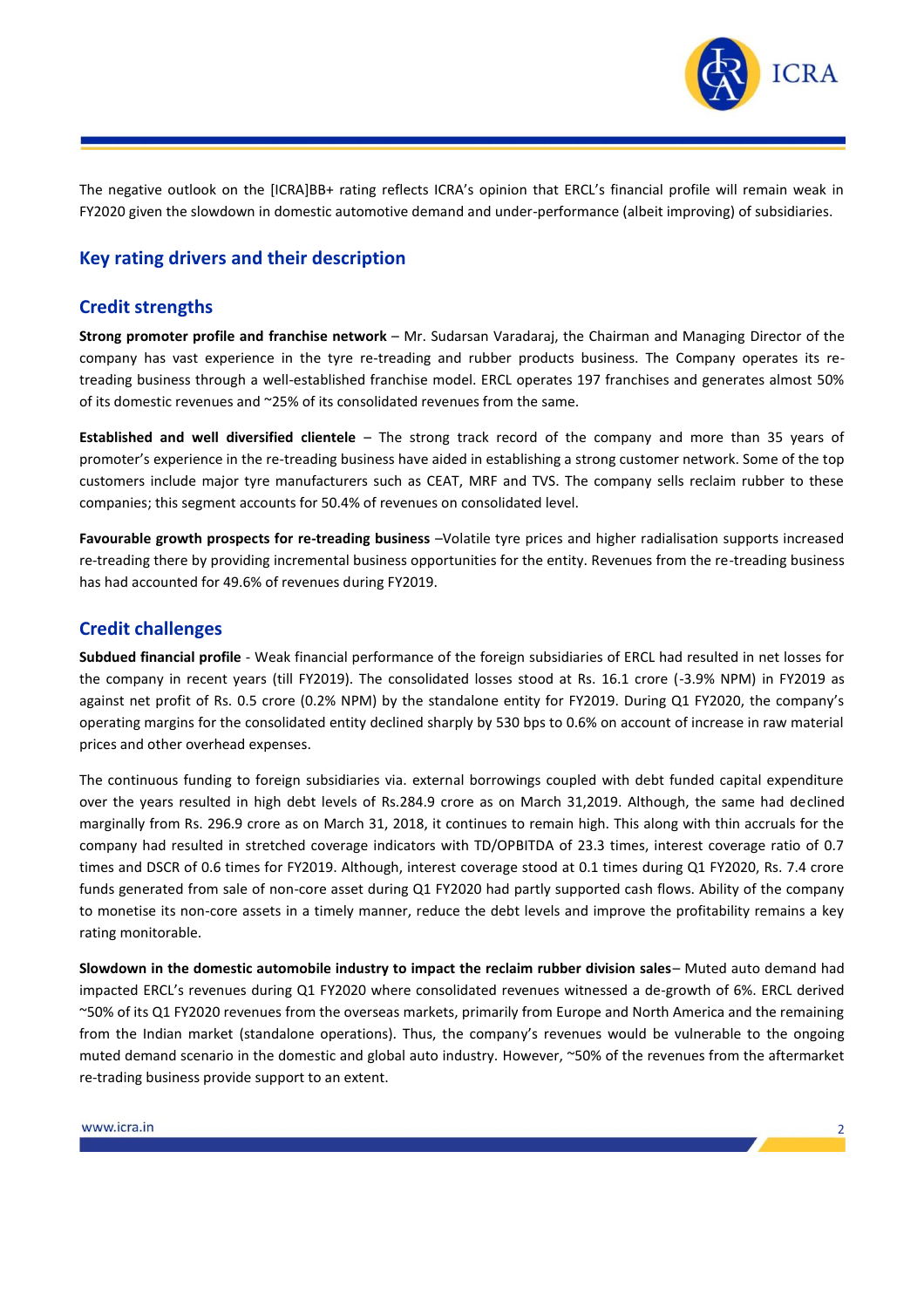

3

**Fragmented industry structure** – The domestic re-treading industry is dominated by the unorganised sector. This is primarily due to the pricing disparity that exist between the organised and unorganised players on account of tax evasion. However, with the introduction of GST and increasing radialisation of tyres the organized share is expected to increase going forward.

#### **Liquidity position: Stretched**

ERCL has a consolidated debt repayment of Rs.16.8 crore in FY2020, Rs. 28.4 crore in FY2021 and Rs. 30.2 crore in FY2022. The company has deferred the capital expenditure plan of Rs. 25 crore to be incurred in FY2020 and is focusing on reducing debt levels by monetizing its non-core assets (land). The management has plans to monetize land worth ~Rs.37 crore by Q3 FY2020 of which the company has realized Rs.7.4 crore as on Q1 FY2020. Timely monetization of the non-core assets will be a key monitorable.

#### **Rating sensitivities**

**Positive triggers** –An upgrade in the ratings is currently restricted. ICRA could upgrade ERCL's rating if the company demonstrates a sustained improvement in its financial profile. Specific credit metrics that could lead to an upgrade of ERCL's rating include sustained improvement in operating margin to  $4 - 6%$  thus leading to improvement in debt coverage metrics.

**Negative triggers** – Negative pressure on ERCL's rating could arise with further weakening of credit profile and delay in monetisation of its non-core assets in next few months.

### **Analytical approach**

| <b>Analytical Approach</b>      | <b>Comments</b>                                                                                          |
|---------------------------------|----------------------------------------------------------------------------------------------------------|
| Applicable Rating Methodologies | <b>Corporate Credit Rating Methodology</b><br><b>Rating Methodology for Auto Component Manufacturers</b> |
| Parent/Group Support            | Not Applicable                                                                                           |
| Consolidation/Standalone        | For arriving at the ratings, ICRA has considered the consolidated financials of<br>ERCL                  |

#### **About the company**

Elgi Rubber Company Limited (ERCL) is engaged in manufacturing of re-treading products and providing re-treading solutions through franchisee network and a reclaim rubber manufacturing for tyre manufacturers. The Company had one domestic subsidiary –Titan Tyre care Products LLP, India and ten foreign subsidiaries in various countries including Netherlands, Australia, Brazil, Kenya, USA, Sri Lanka, Bangladesh. The company is listed in National Stock Exchange (NSE).

The standalone entity is engaged in the manufacturing of reclaim rubber, tread rubber and bonding gum and other rubber products. ERCL has other rubber, machinery and accessories manufacturing facilities at Annur and Kovilpalayam; tread rubber and bonding gum manufacturing facility at Kuruchi, Coimbatore and Kottayi, Palakkad with a capacity of 1000 tpm. The reclaim rubber is manufactured at manufacturing facilities in Chengalpet and Kanjikode, Palakkad district with a total capacity of ~1000 tpm. Elgi's products are sold under the brands Jet, Pincott, Carbrasive, Midwest Rubber, RCH, CRS, Armonas, Westernweld and Ecorr. The Company also has captive windmills of 5MW capacity and an aircraft tyre re-treading facility in Coimbatore.

www.icra.in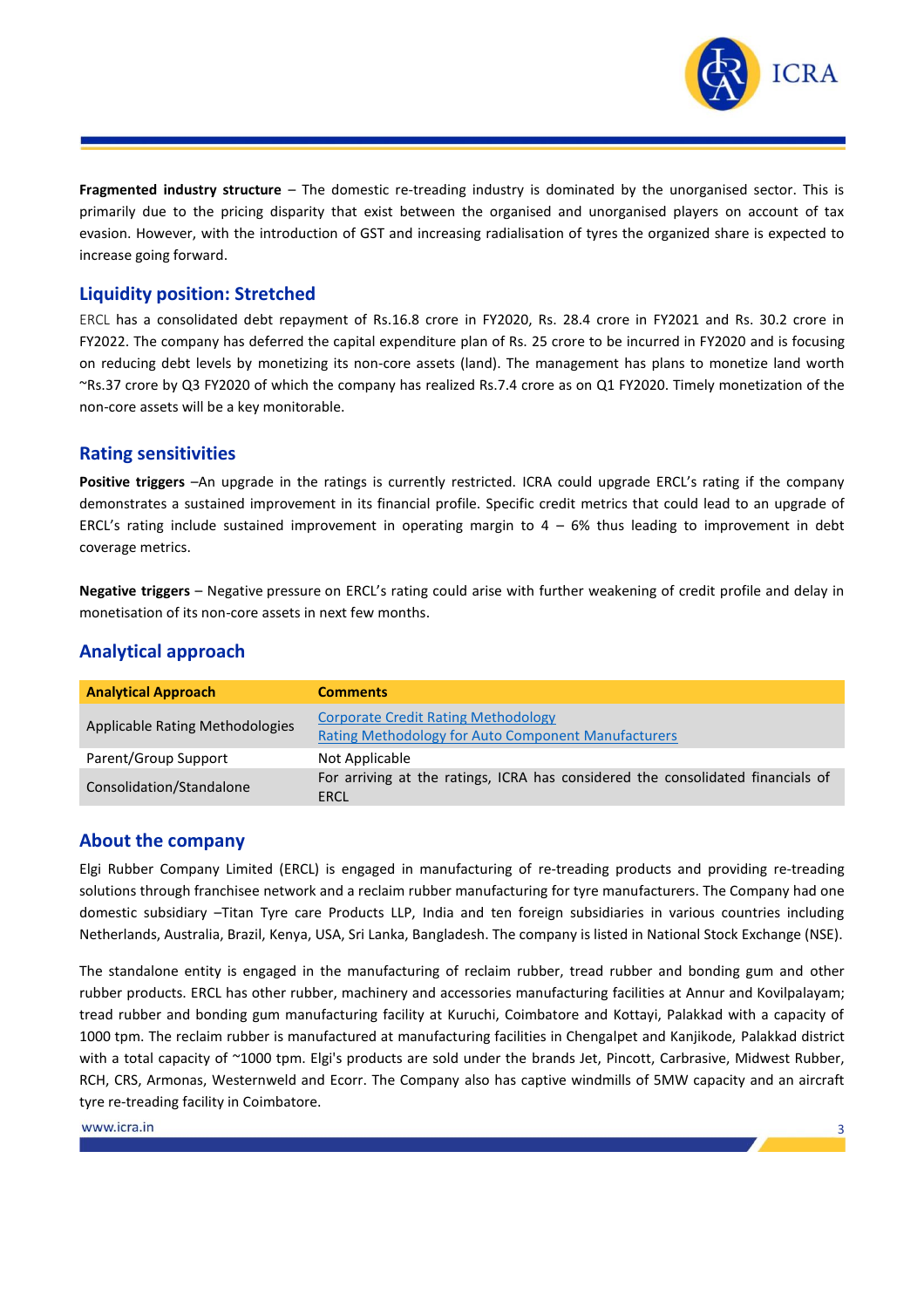

# **Key financial indicators (audited)**

| <b>Consolidated</b>                                      | <b>FY2018</b> | <b>FY2019</b> |
|----------------------------------------------------------|---------------|---------------|
| Operating Income (Rs. crore)                             | 376.5         | 409.9         |
| PAT (Rs. crore)                                          | (5.6)         | (16.1)        |
| OPBDIT/OI (%)                                            | 5.5%          | 3.0%          |
| <b>RoCE</b> (%)                                          | 2.6%          | 0.3%          |
|                                                          |               |               |
| Total Outside Liabilities/Tangible Net Worth (times) 1.3 |               | 1.4           |
| Total Debt/OPBDIT (times)                                | 14.3          | 23.3          |
| Interest Coverage (times)                                | 1.2           | 0.7           |
| <b>DSCR</b>                                              | 0.8           | 0.6           |

# **Status of non-cooperation with previous CRA: Not applicable**

# **Any other information: None**

the contract of the contract of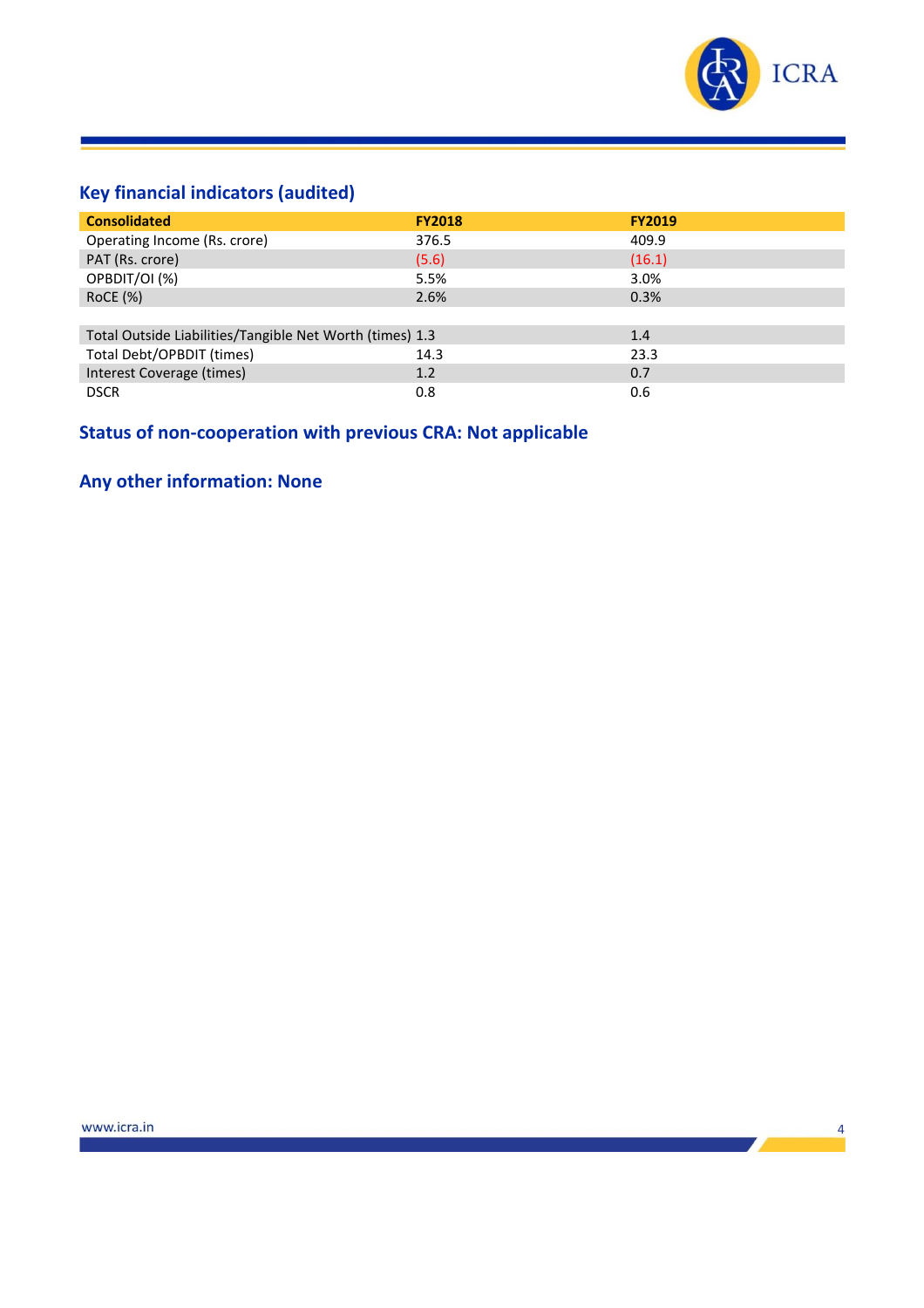

# **Rating history for past three years**

| <b>Current Rating (FY2020)</b> |                                  |               |                               | <b>Rating History for the Past 3 Years</b> |                           |                          |                         |                          |                            |                          |                          |
|--------------------------------|----------------------------------|---------------|-------------------------------|--------------------------------------------|---------------------------|--------------------------|-------------------------|--------------------------|----------------------------|--------------------------|--------------------------|
|                                | <b>Instrument</b>                |               | <b>Amount</b>                 | <b>Amount</b>                              | <b>Rating</b>             | <b>FY2019</b>            | <b>FY2018</b><br>23-Feb |                          |                            | <b>FY2017</b><br>23-Mar  |                          |
|                                |                                  | <b>Type</b>   | <b>Rated</b>                  | O/s                                        | 13-Sep-2019               | 18-Feb 2019              | 2018                    | 24-Oct 2017              | 05-Sep 2017                | 2017                     | 26-Jul 2016              |
| $\mathbf{1}$                   | Term Loan<br>Foreign<br>Currency | Long<br>term  | <b>USD</b><br>4.20<br>Million | <b>USD 3.75</b><br>Million                 | $[ICRA]BB+$<br>(Negative) | [ICRA]BBB-<br>(Negative) | [ICRA]BBB<br>(Negative) | [ICRA]BBB+<br>(Negative) | [ICRA]BBB+<br>(Negative)   | [ICRA]BBB+<br>(Stable)   | $[ICRA]A-$<br>(Negative) |
| $\overline{2}$                 | Term Loan                        | Long<br>term  | Rs.49.0<br>crore              | Rs.21.75<br>crore                          | $[ICRA]BB+$<br>(Negative) | [ICRA]BBB-<br>(Negative) |                         |                          |                            |                          |                          |
| 3                              | Cash Credit/<br><b>WCDL</b>      | Long<br>term  | Rs. 50.0<br>crore             |                                            | $[ICRA]BB+$<br>(Negative) | [ICRA]BBB-<br>(Negative) | [ICRA]BBB<br>(Negative) | [ICRA]BBB+<br>(Negative) | $[ICRA]BBB+$<br>(Negative) | [ICRA]BBB+<br>(Stable)   | [ICRA]A-<br>(Negative)   |
| $\overline{\mathbf{4}}$        | <b>Bank</b><br>Guarantee         | Long<br>term  | Rs.<br>62.70<br>crore         |                                            | $[ICRA]BB+$<br>(Negative) | [ICRA]BBB-<br>(Negative) | [ICRA]BBB<br>(Negative) | [ICRA]BBB+<br>(Negative) | [ICRA]BBB+<br>(Negative)   | [ICRA]BBB+<br>(Stable)   | $[ICRA]A-$<br>(Negative) |
| 5                              | <b>Bank</b><br>Guarantee         | Long<br>term  | <b>USD</b><br>4.21<br>Million |                                            | $[ICRA]BB+$<br>(Negative) | [ICRA]BBB-<br>(Negative) | [ICRA]BBB<br>(Negative) | [ICRA]BBB+<br>(Negative) | $[ICRA]BBB+$<br>(Negative) | [ICRA]BBB+<br>(Stable)   | [ICRA]A-<br>(Negative)   |
| 6                              | <b>Bank</b><br>Guarantee         | Long<br>term  | Euro<br>5.90<br>Million       |                                            | $[ICRA]BB+$<br>(Negative) | [ICRA]BBB-<br>(Negative) | [ICRA]BBB<br>(Negative) | [ICRA]BBB+<br>(Negative) | $[ICRA]BBB+$<br>(Negative) | $[ICRA]BBB+$<br>(Stable) | $[ICRA]A-$<br>(Negative) |
| $\overline{7}$                 | Export<br>Packing<br>Credit      | Short<br>term | Rs. 15.0<br>crore             |                                            | $[ICRA]AA+$               | [ICRA]A3                 | [ICRA]A3                | [ICRA]A2                 | [ICRA]A2                   | [ICRA]A2                 | $[ICRA]A2+$              |
| 8                              | Letter of<br>Credit/BG           | Short<br>term | Rs. 18.0<br>crore             |                                            | $[ICRA]AA+$               | [ICRA]A3                 | [ICRA]A3                | [ICRA]A2                 | [ICRA]A2                   | [ICRA]A2                 | $[ICRA]$ A2+             |
| 9                              | Sublimit                         | Short<br>term | Rs. 15.0<br>crore             |                                            | $[ICRA]AA+$               | [ICRA]A3                 | [ICRA]A3                | [ICRA]A2                 | [ICRA]A2                   | [ICRA]A2                 | $[ICRA]$ A2+             |
|                                | www.icra.in                      |               |                               |                                            |                           |                          |                         |                          |                            |                          | 5                        |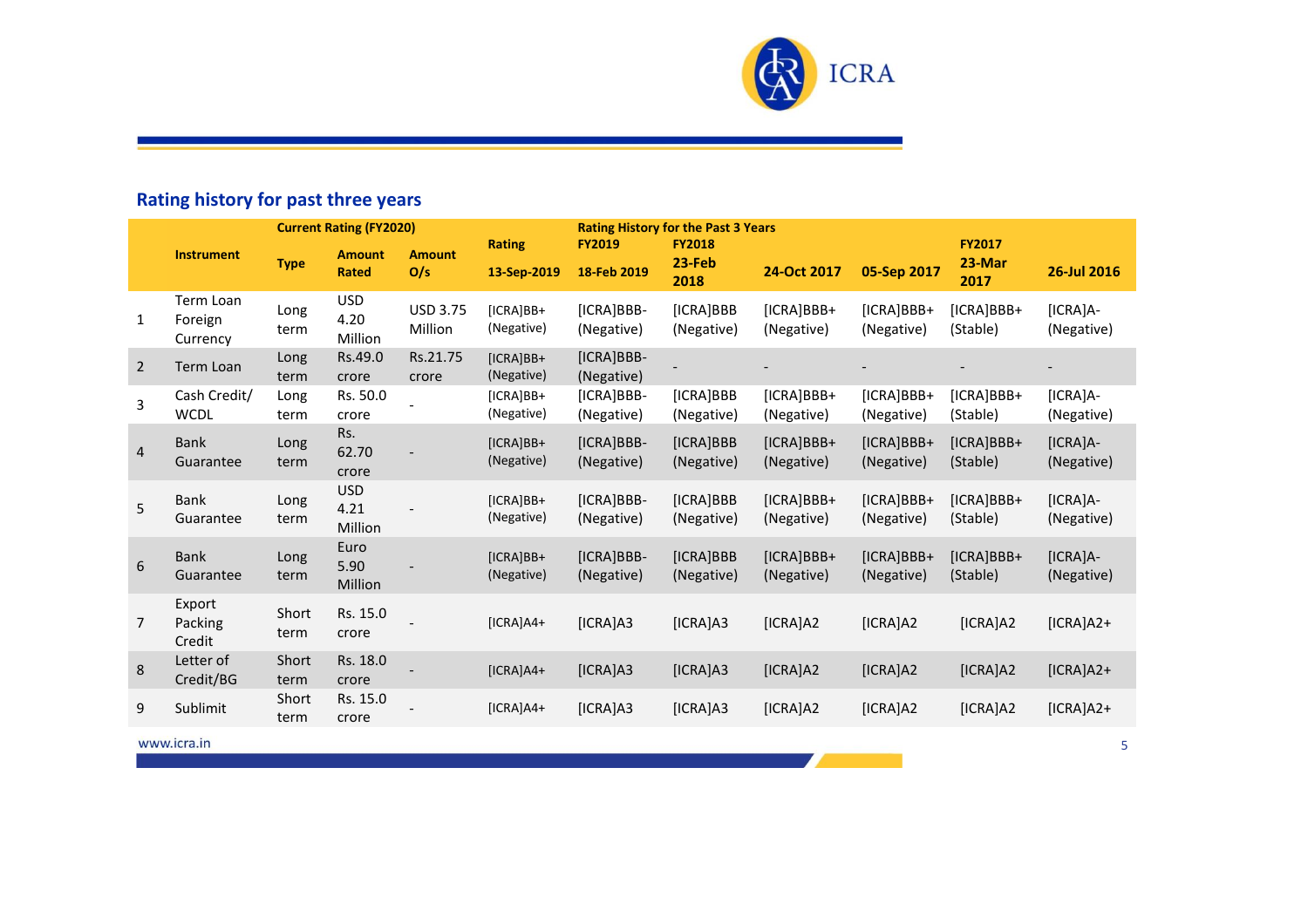

| 10 | Unallocated         | Long/<br>Short<br>term | Rs. 0.60<br>crore | <b>IICRAIBB+</b><br>(Negative)<br>$[ICRA]AA+$ | <b>[ICRAIBBB-</b><br>(Negative)/<br><b>ICRAIA3</b> | <b>ICRAIBBB</b><br>(Negative)/<br><b>IICRAIA3</b> | ICRAIBBB+<br>Negative)/<br>ICRAIA2 | ICRAIBBB+<br>Negative)/<br><b>ICRAIA2</b> | [ICRA]BBB+<br>(Stable)/<br>[ICRA]A2 | <b>IICRAIA-</b><br>(Negative)/<br>$[ICRA]A2+$ |
|----|---------------------|------------------------|-------------------|-----------------------------------------------|----------------------------------------------------|---------------------------------------------------|------------------------------------|-------------------------------------------|-------------------------------------|-----------------------------------------------|
|    | Amount in Rs. crore |                        |                   |                                               |                                                    |                                                   |                                    |                                           |                                     |                                               |

## **Complexity level of the rated instrument**

ICRA has classified various instruments based on their complexity as "Simple", "Complex" and "Highly Complex". The classification of instruments according to their complexity levels is available on the website [www.icra.in](https://www.icra.in/Rating/ShowRatingPolicyReport/?id=1&type=new)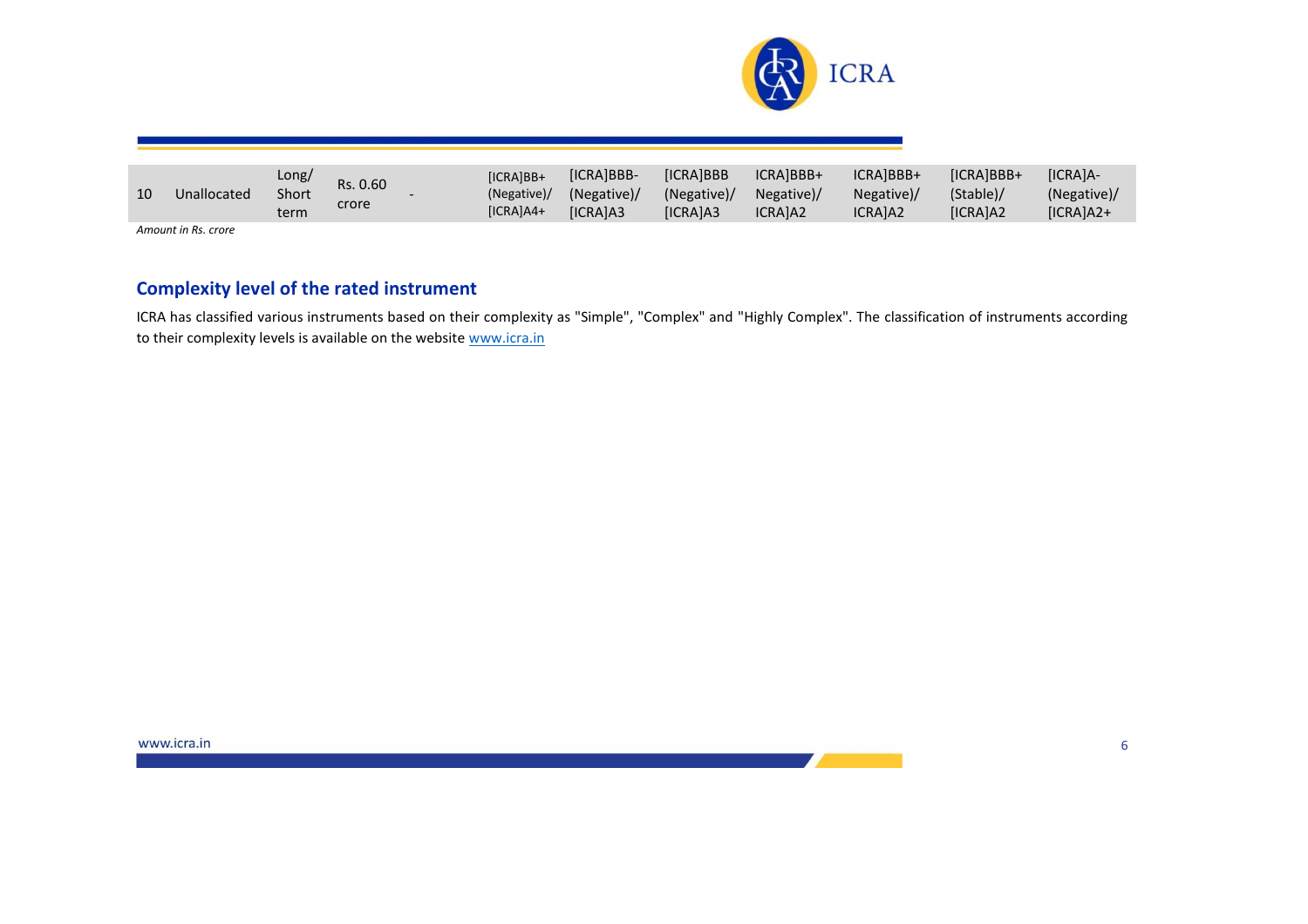

# **Annexure-1: Instrument details**

|                | <b>Instrument</b>               | Date of<br><b>Issuance</b> / | <b>Coupon</b>            | <b>Maturity</b>          |                     | <b>Current Rating and</b>           |
|----------------|---------------------------------|------------------------------|--------------------------|--------------------------|---------------------|-------------------------------------|
| <b>ISIN No</b> | <b>Name</b>                     | <b>Sanction</b>              | Rate                     | <b>Date</b>              | <b>Amount Rated</b> | <b>Outlook</b>                      |
| <b>NA</b>      | Term Loan                       | Feb 2016                     | $\overline{\phantom{a}}$ | Oct 2022                 | USD 4.20 Million    | [ICRA]BB+(Negative)                 |
| <b>NA</b>      | Term Loan                       | Apr 2018                     | $\overline{\phantom{0}}$ | Mar 2025                 | Rs.49.00 crore      | [ICRA]BB+(Negative)                 |
| <b>NA</b>      | Cash Credit                     |                              | $\overline{\phantom{a}}$ | $\overline{\phantom{a}}$ | Rs. 50.00 crore     | [ICRA]BB+(Negative)                 |
| <b>NA</b>      | <b>Bank Guarantee</b>           | $\blacksquare$               | $\overline{\phantom{0}}$ | $\overline{\phantom{a}}$ | Rs. 62.70 crore     | [ICRA]BB+(Negative)                 |
| <b>NA</b>      | <b>Bank Guarantee</b>           | $\overline{\phantom{a}}$     | $\qquad \qquad -$        | $\overline{\phantom{a}}$ | USD 4.21 Million    | [ICRA]BB+(Negative)                 |
| <b>NA</b>      | <b>Bank Guarantee</b>           | $\blacksquare$               | $\overline{\phantom{0}}$ |                          | Euro 5.90 Million   | [ICRA]BB+(Negative)                 |
| <b>NA</b>      | <b>Export Packing</b><br>Credit | $\overline{\phantom{0}}$     | $\overline{\phantom{0}}$ | $\overline{\phantom{0}}$ | Rs. 15.00 crore     | $[ICRA]AA+$                         |
| <b>NA</b>      | Letter of<br>Credit/BG          |                              |                          |                          | Rs. 18.00 crore     | $[ICRA]AA+$                         |
| <b>NA</b>      | Sub-limit                       | -                            | $\overline{\phantom{a}}$ |                          | Rs. 15.00 crore     | $[ICRA]AA+$                         |
| <b>NA</b>      | Unallocated                     |                              |                          |                          | Rs. 0.60 crore      | [ICRA]BB+(Negative)/<br>$[ICRA]AA+$ |

*Source: Elgi Rubber Company Limited*

# **Annexure-2: List of entities considered for consolidated analysis**

| <b>Company Name</b>                                 | <b>Ownership</b> | <b>Consolidation Approach</b> |
|-----------------------------------------------------|------------------|-------------------------------|
| Elgi Rubber Company LLC, USA                        | 100.00%          | <b>Full Consolidation</b>     |
| Elgi Rubber Company Limited, Kenya                  | 99.99%           | <b>Full Consolidation</b>     |
| Elgi Rubber Company Limited, Sri Lanka              | 99.99%           | <b>Full Consolidation</b>     |
| Treadsdirect Limited, Bangladesh                    | 100.00%          | <b>Full Consolidation</b>     |
| Borrachas e Equipamentos Elgi Ltda, Brasil          | 99.99%           | <b>Full Consolidation</b>     |
| Pincott International Pty Limited, Australia        | 100.00%          | <b>Full Consolidation</b>     |
| Titan Tyrecare Products LLP, India                  | 99.99%           | <b>Full Consolidation</b>     |
| Elgi Rubber Company Holding BV, Netherlands 100.00% |                  | <b>Full Consolidation</b>     |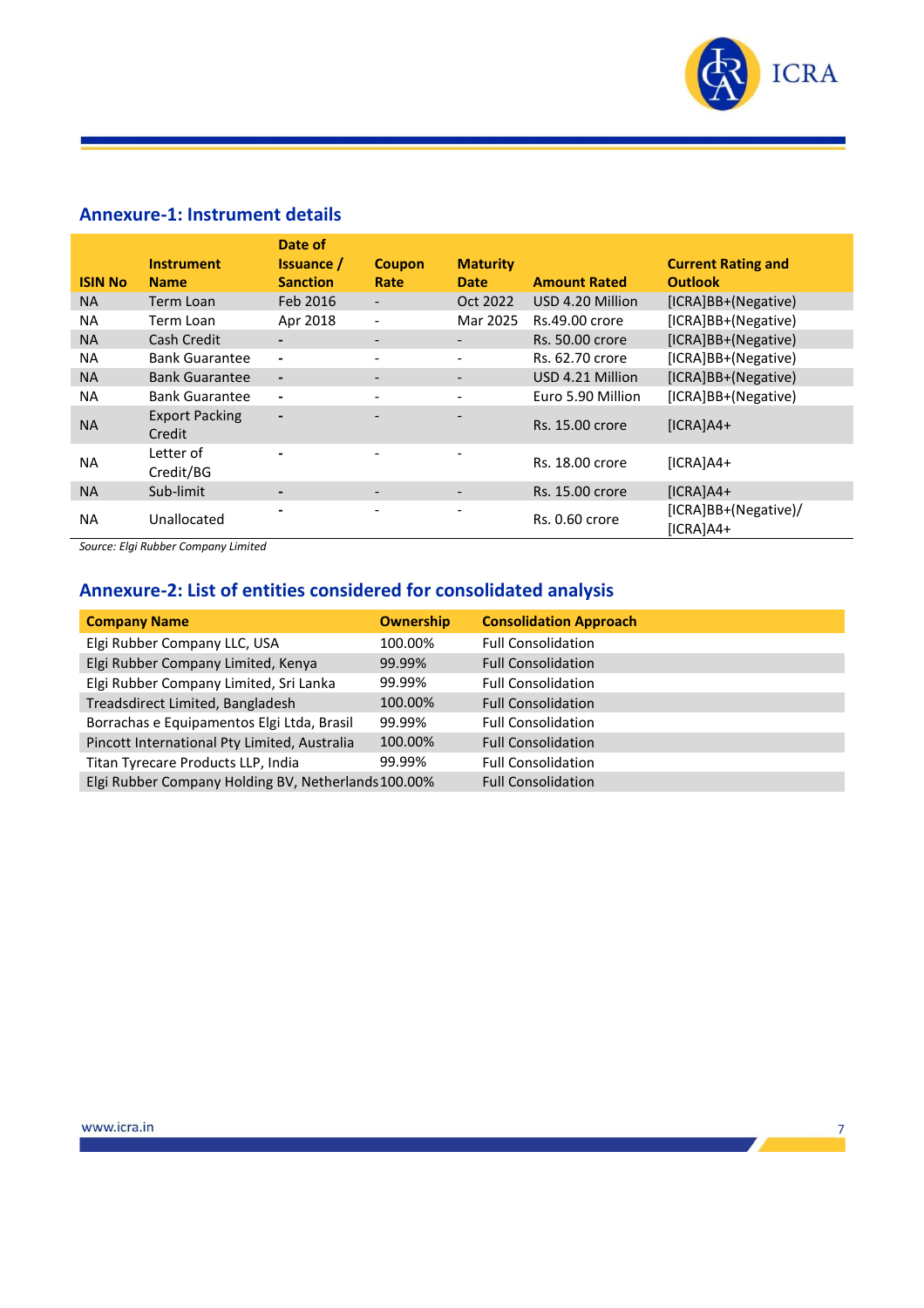

8

## **Analyst Contacts**

**Subrata Ray** +91 22 6114 3408 [subrata@icraindia.com](mailto:subrata@icraindia.com)

**Prem Tej Reddy T** +91 44 4297 4323 t.reddy@icraindia.com **Pavethra Ponniah** +91 44 4596 4314 [pavethrap@icraindia.com](mailto:pavethrap@icraindia.com)

# **Relationship Contact**

**Jayanta Chatterjee** +91 80 4332 6401 [jayantac@icraindia.com](mailto:jayantac@icraindia.com)

## **MEDIA AND PUBLIC RELATIONS CONTACT**

**Ms. Naznin Prodhani** Tel: +91 124 4545 860 communications@icraindia.com

#### **Helpline for business queries:**

+91-9354738909 (open Monday to Friday, from 9:30 am to 6 pm)

info@icraindia.com

## **About ICRA Limited:**

ICRA Limited was set up in 1991 by leading financial/investment institutions, commercial banks and financial services companies as an independent and professional investment Information and Credit Rating Agency.

Today, ICRA and its subsidiaries together form the ICRA Group of Companies (Group ICRA). ICRA is a Public Limited Company, with its shares listed on the Bombay Stock Exchange and the National Stock Exchange. The international Credit Rating Agency Moody's Investors Service is ICRA's largest shareholder.

For more information, visit [www.icra.in](http://www.icra.in/)